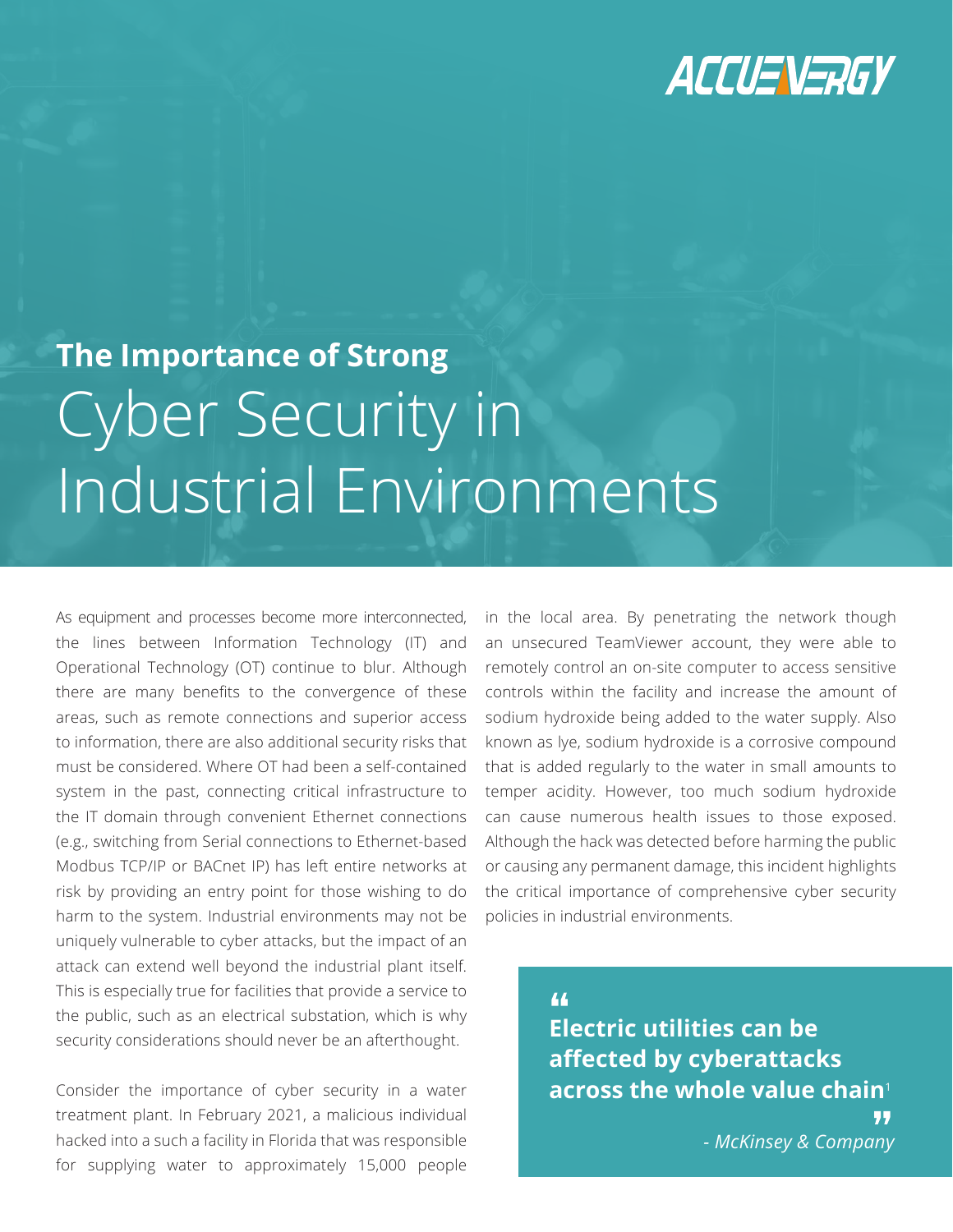Once inside an industrial environment, hackers may target any number of critical systems. Depending on the facility, they may attempt to control the opening or closing of circuit breakers or adjust system logic to prevent alarms from tripping. An attacker may also enter false input values into a SCADA system by emulating a power meter or other sensors. The SCADA system may react to the incorrect values, causing unnecessary shutdowns or equipment failures.

A cyber attack can have a direct financial impact as well as cause damage to equipment or infrastructure. Reduced

productivity and unscheduled downtime can have lasting impacts on brand reputation and trust as a facility's quality of service degrades. In the case of service providers, cyber attacks will not only impact the facility directly but also the community being served. When it comes to the security of water or electrical systems, an attack is not only inconvenient, but can endanger the community at large.

Unfortunately, simply acknowledging that strong cyber security in industrial environments is crucial is not nearly enough to prevent malicious attacks from happening. On top of that, industrial facilities often face major hurdles to securing their facilities including a lack of funding and inadequate training for on-site personnel. Hackers use several techniques to gain access to sensitive systems and networks, which is why a comprehensive approach that limits as many access points as possible remains crucial. Here are some common weaknesses exploited by malicious individuals to gain access to critical systems.

*- Deloitte & Touche LLP*

**48% lack** 

 $\overline{44}$ 

**adequate funding**<sup>2</sup>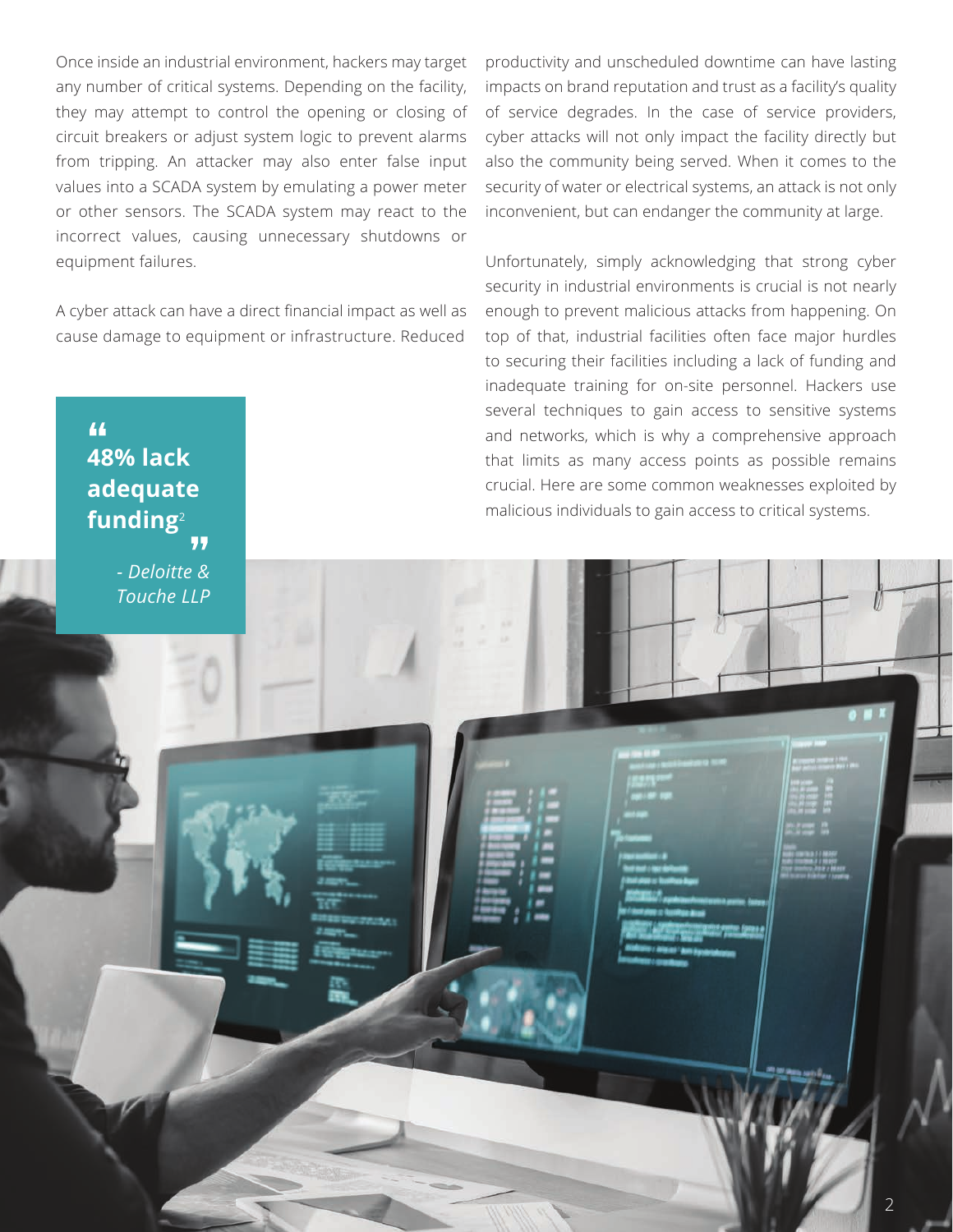### Lack of Trained IT Personnel

Underfunded facilities struggle with the use of outdated, unsecured equipment and their financial shortcomings can also cause personnel shortages in key areas, including IT. It is not uncommon for only one or two IT professionals to be employed in an industrial facility. Their day-to-day responsibilities for computer maintenance and network troubleshooting may leave them with little time to address cyber security mandates, no matter how critical. In addition, they may lack the proper certification to understand how to cope with ongoing security concerns. Although these services could be outsourced to certified professionals, limited funding can be a roadblock to this strategy.

44 **More than 80% of the country's energy infrastructure is owned by the private sector**<sup>4</sup> *- CISA*

### **O** Inadequate Employee Training

Beyond IT personnel, other employees throughout a facility have a crucial responsibility to protect company assets. A common type of attack, known as "social engineering," includes strategies such as email phishing, malicious email attachments, or emails that include web links to viruses which are employed used by attackers to gain access to sensitive systems. Insufficient training leaves unsuspecting employees vulnerable to social engineering attacks and they may be unaware of any negative consequences until it is too late. A lack of funding for training, outdated anti-virus software, or a company culture that does not appreciate the serious nature of cyber threats can amplify the risk of social engineering attacks.

#### **<sup>O</sup>** Insufficient Passwords

Weak passwords are another common vulnerability exploited by malicious individuals. Passwords that are too short, too simple, or left on the factory default setting (such as "admin" or "1234") can leave systems or devices open to intrusion. It is the responsibility of the IT or operations department to set policies that require strict password requirements. This is especially important for safeguarding key network hardware such as firewalls, managed switches, or servers but is also true for industrial systems and equipment, such as SCADA systems or power monitoring equipment.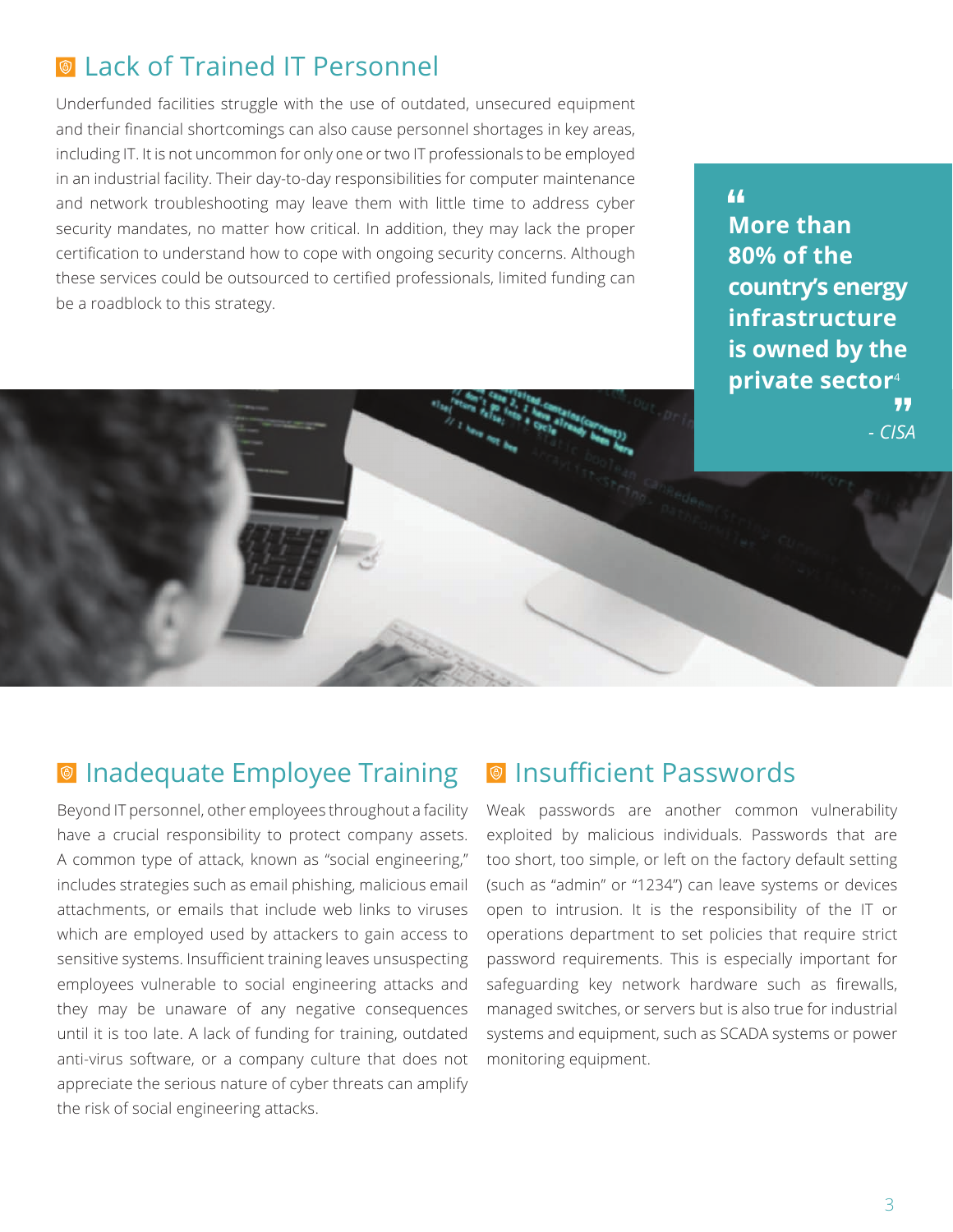#### **Introduction of IP-Based Devices**

Industrial environments have begun to shift away from sole reliance on industrial communication protocols, such as Modbus, and have started integrating IPbased devices. This shift has been a result of management and other stakeholders requiring real-time access to information used for critical facility decisions. Unfortunately, the increased interconnectivity as come at the expense of security. Although most traditional industrial protocols are not inherently safe, their relative obscurity offered a level of "accidental protection" against casual intrusion. IP-based devices can provide convenient remote access to critical facility data but can also be a liability if not secured properly.

#### 44

**Cyber threat activity results in unwanted expenses for organizations, including the costs of ransoms or stolen funds, losses due to the disruption of operations, the price of securing and insuring networks, reputational damage and related loss of customers, and theft of intellectual property or confidential information.**<sup>5</sup>

*- Canadian Center for Cyber Security*

77



#### **• Substandard Network Configuration**

Attackers also look for improper network configuration settings to gain access to key industrial systems. Poor network architecture, such as unsecured remote access, or incorrectly configured firewalls can leave security gaps that can be exploited by hackers. Industrial environments that lack network segmentation are at an even greater risk as malicious individuals will also have access to sensitive industrial control systems. Substandard network administration practices, such as giving all system users full administrative access or not providing guest accounts for on-site visitors, can also leave networks vulnerable to intrusion. Especially for smaller facilities, proper network administration may be overlooked as being unnecessary and there may not be certified staff to undertake ongoing management responsibilities.

In addition, outdated network hardware or lack of security applications, such as anti-virus software, can also leave systems and equipment susceptible to intrusion. Unguarded systems can be quickly identified and exploited by attackers looking for an easy path into a sensitive system.